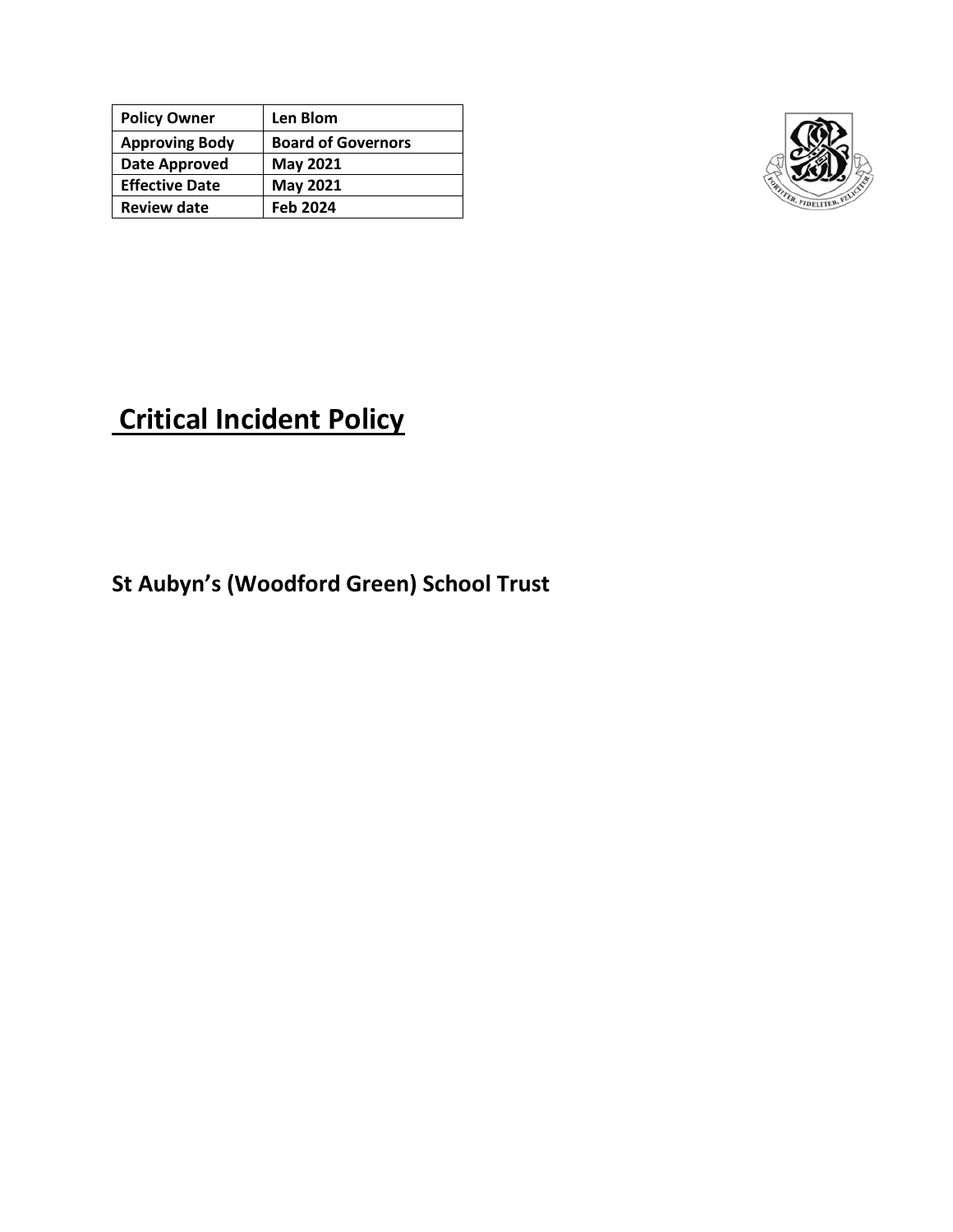# **Introduction**

Schools, under normal circumstances, provide a safe and secure environment for all children to learn, develop and grow. Unfortunately, crises or tragedies can occur and can result in significant distress for all individuals involved, as well as for the school as a whole. A school can be affected in a number of ways, for instance, if a pupil or member of staff dies the whole school may feel the loss; or, when pupils who have suffered shock or injury return to school they may need to be treated with particular sensitivity. There are any number of possibilities requiring any number of responses and this policy outlines some of the procedures the School will take if such an incident presents itself.

#### **What counts as a Critical Incident?**

There are three levels of incident. These are:

Level 1 – Major incident involving a large number of children/adults e.g. bus/train crash, major violence.

Level 2 – Incident involving death or serious assault or other traumatic incident witnessed by children or staff.

Level 3 – Distress/trauma resulting from an incident such as the sudden death of a teacher or classmate through a road traffic accident for example, but not witnessed by the pupils.

Pupils may be affected by crises that occur either in or out of school.

Here are some examples:

#### **In-school**

- the death of a pupil or member of staff through natural causes, such as illness;
- a traffic accident involving a pupil or staff member;
- a deliberate act of violence, such as a knifing or the use of a firearm;
- a school fire or flood;
- allegations or actual incidents of abuse against pupils by staff and staff against pupils;
- an arson attack on the school.

#### **Out-of-school**

- deaths or injuries on school journeys, trips or residential trips;
- tragedies involving children from many schools at public events such as football matches;
- civil disturbances;
- Abductions/disappearances;
- a civil disturbance or act of terrorism;
- a disaster in the community;
- a transport accident involving school members

The emotional effects of disasters on children are not always immediately obvious to parents/carers or school staff. Indeed, children can find it difficult to confide their distress to adults as they know that it will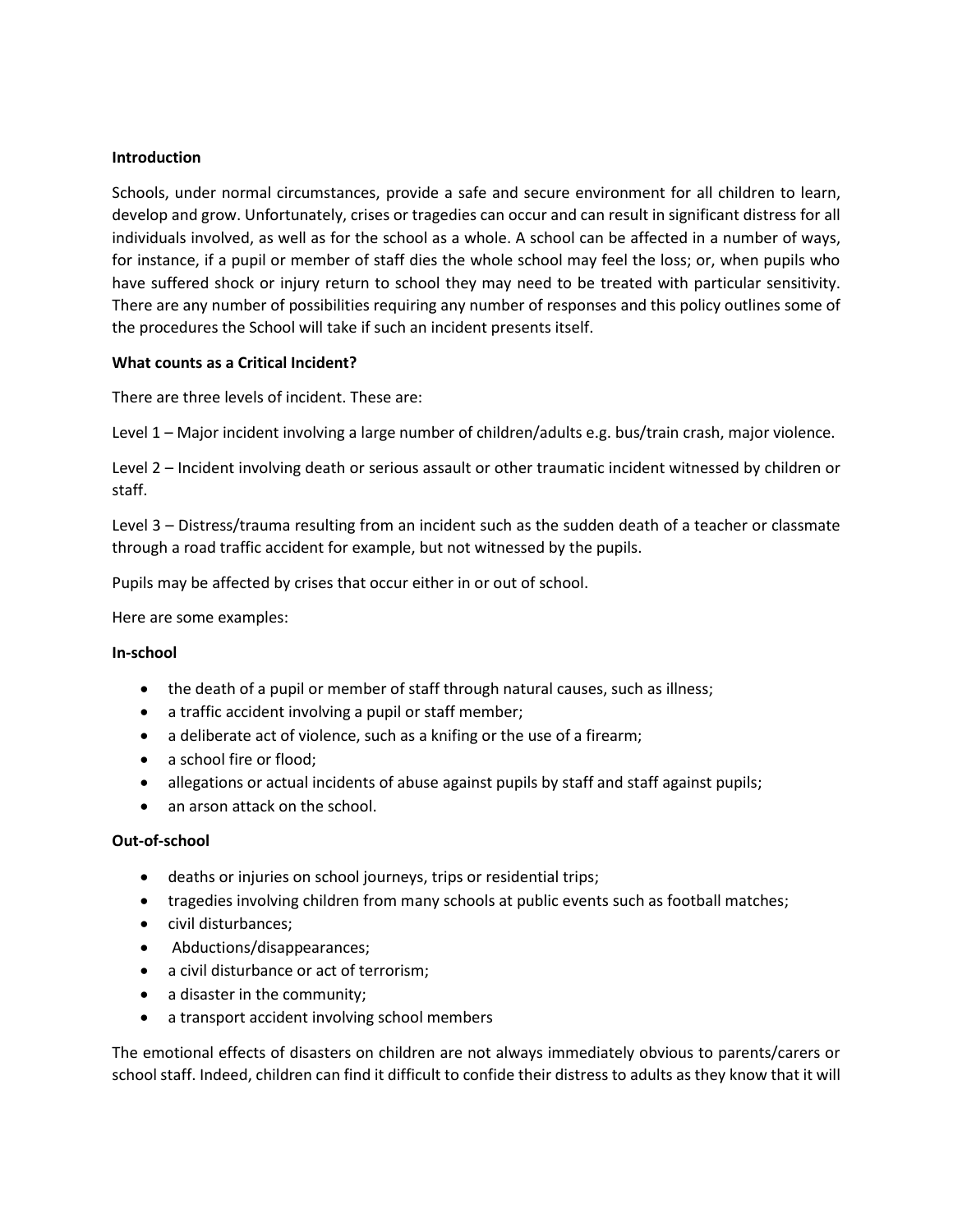upset them. In some children, the distress can last for months, even years, and may additionally affect their academic attainment.

Some young people may not feel comfortable enough or be able to share their feelings and thoughts in public or with staff either because they are unable to do so or because they fear their confidence may be abused. Similarly, because many adults are not able to talk about death, bereavement and tragedy, they may unwittingly stop children talking about similar emotional experiences.

At St Aubyn's Prep School we take all children's needs seriously, including emotional and psychological, and are committed to ensuring all children receive the help they require to explore such matters as death and significant harm or injury in an environment of trust, care and safety. We also recognise the impact such incidents can have on the wellbeing of staff and parents/ carers and will do our utmost to support any recovery needed and work with any agencies required.

# **Preventative and precautionary measures**

Whilst no amount of planning can prevent accidents and problems occurring, it is hoped that some can be prevented and the effects of others minimised by taking sensible precautionary measures. At St Aubyn's School we expect that:

- Staff and pupils will be familiar with the School's routines for fire and the evacuation of the school building on hearing the fire alarm;
- Staff will be familiar with the routines and procedures for dealing with emergencies (as detailed in this policy);
- Staff and pupils will be familiar with the school's security procedures, in particular, that all visitors not wearing a visitor's badge should be questioned by staff and escorted to the school entrance area;
- Staff organising school trips and visits follow the guidelines and write a risk assessment to be signed off by the Headmaster and Deputy Headmaster;
- Staff will sign in and out of the premises;
- Staff are aware of pupils with medical needs or health problems;
- Staff are aware that they should assess associated risks to children before carrying out the curriculum or other activity;
- Staff are aware that they are responsible for assessing risks to themselves before undertaking an activity.

Additionally, in the event of a critical incident the priorities of those adults in charge of the school or trip will be to:

- Save life;
- Minimise personal injury;
- Safeguard the interests of all pupils and staff;
- Minimise loss and to return to normal working as quickly as possible.

# **Plan to minimise the impact of a crisis**

At St Aubyn's School, we will follow any guidance given by the Local Authority as well as any advice given by the Redbridge or Essex Police. The School's reaction to a critical incident can be divided into the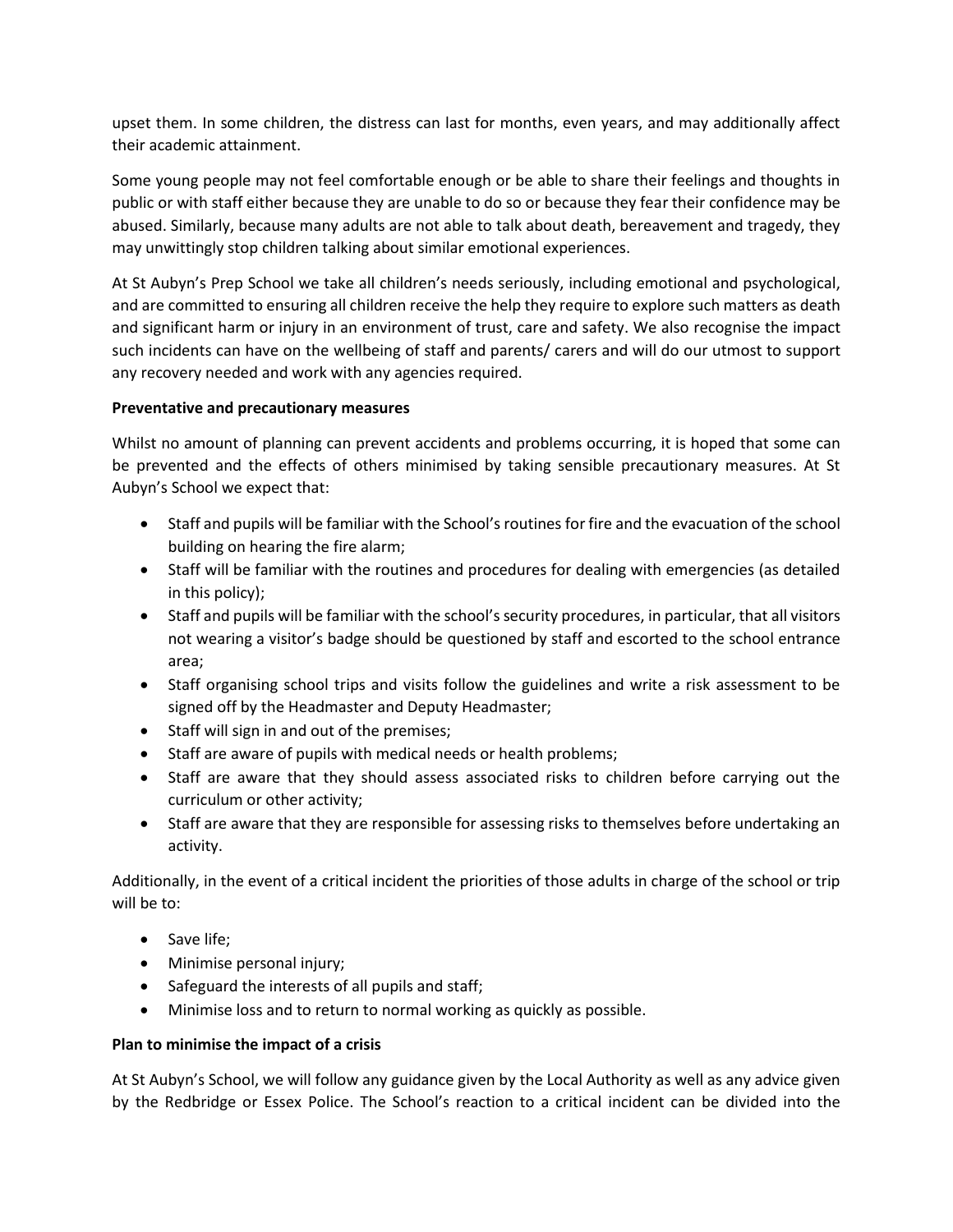following categories: a) Immediate action b) Short term action c) Medium-term action d) Longer term action.

# **IMMEDIATE ACTION – When a crisis occurs:**

1. Obtain accurate information relating to the incident and relay this to the Headmaster (or Deputy Headmaster in his absence)

2. Ensure staff have an emergency number (mobile) to contact the Headmaster as outside lines may be jammed as a response to any incident outside of the school.

3. The Headmaster should contact the parent/ carer of the child caught in the tragedy and ask them to come into school for a full briefing if this is appropriate. (This may not be appropriate if the parent/ carer needs to go to a hospital if the child has been seriously injured.) Parents/ carers need to be informed of all available facts as early as possible.

4. The Chair of Governors and appropriate officers in the Local Authority will be contacted and notified of the incident so that appropriate assistance can be given.

5. Staff will be informed as early as possible. It may be necessary to relieve the Deputy Headmaster from his duties if he is required to support the careful management of the crisis.

6. Ensure any incoming calls by other parents or agencies are answered. A record of who has phoned should be kept so the school knows who else needs to be contacted (this will be the responsibility of the receptionist).

7. All other parents/ carers should be informed that a significant accident has occurred and the result of this may be that their child will be upset.

8. A telephone call will be made to inform our neighbouring schools that an incident of significance has occurred.

9. No member of staff other than the headmaster, bursar or member of the Governing Body will talk to the media unless previously arranged. Additionally, all parents/ carers and children will be asked not to talk to the media in the best interests of the children, staff and school as a whole. All enquiries will be directed to and through the headmaster, bursar or Governor during a briefing session with the press.

10. Pupils will be informed of what has happened in a factual but sensitive way so to avoid any misunderstanding. It is preferable to do this as classes so that children can ask any questions they may have. Facts only will be shared, and staff will not share any personal comments or speculations. They will be told as close to the time that parents/ carers are informed.

11. School routines will continue (as far as possible). This is to ensure the children feel secure and know there is stability in school.

12. If the incident has resulted in death, the headmaster will enquire as to the burial customs of the family (some religions hold their funeral services within 24 hours of death). For instance, this will include whether sending flowers is appropriate.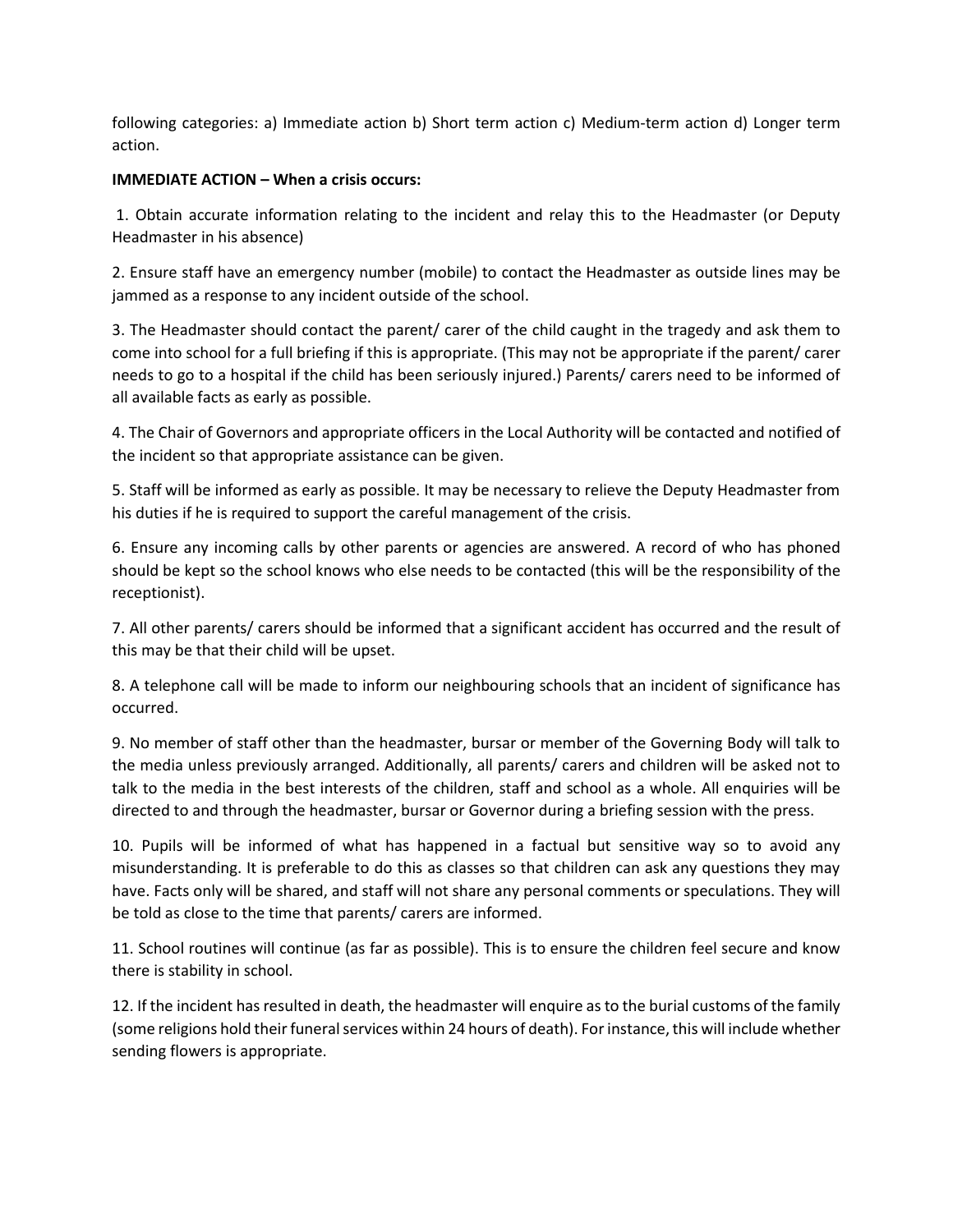# **SHORT TERM ACTION**

Once it is confirmed that St Aubyn's School is facing a major crisis, the School will:

1. Ensure children receive any medical or first aid support they require and that they are physically safe from any further harm.

2. Ensure children are reunited with their families as soon as practicable. If necessary, organise for families to be taken to their children.

3. Ensure all staff, teaching and non-teaching, have an opportunity to express their emotional reactions to the crisis.

4. Make contacts with other professionals and organised support for any member of staff or child who requires professional help. The Headmaster has responsibility for ensuring that the right professional support is in place for the children. If appropriate, set up a regular support group, counselling sessions and someone who will monitor and access the children's and/or staff's needs and their well-being.

5. Organise for appropriate agencies or the local clergy to come into school to talk to all the children in assemblies if this is required or deemed to be helpful.

6. After a few days or when deemed appropriate, organise for a designated person in School to be available to listen to any of the children's reflections, thoughts and feelings on the prior events. If a child feels more comfortable talking to another member of staff, this will be acknowledged and organised.

7. If a child or a group of children have been personally affected by the incident, all other children need to be given time to make cards and send messages as appropriate.

8. Staff need to be aware that children may show a reaction in their play and learning and that this can be a normal reaction to significant events. Staff need to make observation notes and keep careful records of any behaviour that is unusual for the child. These should be shared with the parent and the Headmaster must be informed.

9. Organise a debriefing session for children and staff by an experienced person from outside the school. This is to ensure:

- there is clarification about what has happened
- there is an opportunity for everyone to share and talk about their reaction to what has happened
- give reassurance
- mobilise resources
- 10. The Headmaster will contact the families of those who have been hurt or bereaved and express sympathy and give support.

# **MEDIUM TERM ACTION**

Careful and sensitive planning is required to ensure pupils, staff and the whole school community recover as quickly as possible and that stability is recreated. At St Aubyn's School we will:

1. Make sensitive arrangements for the return to school which may include: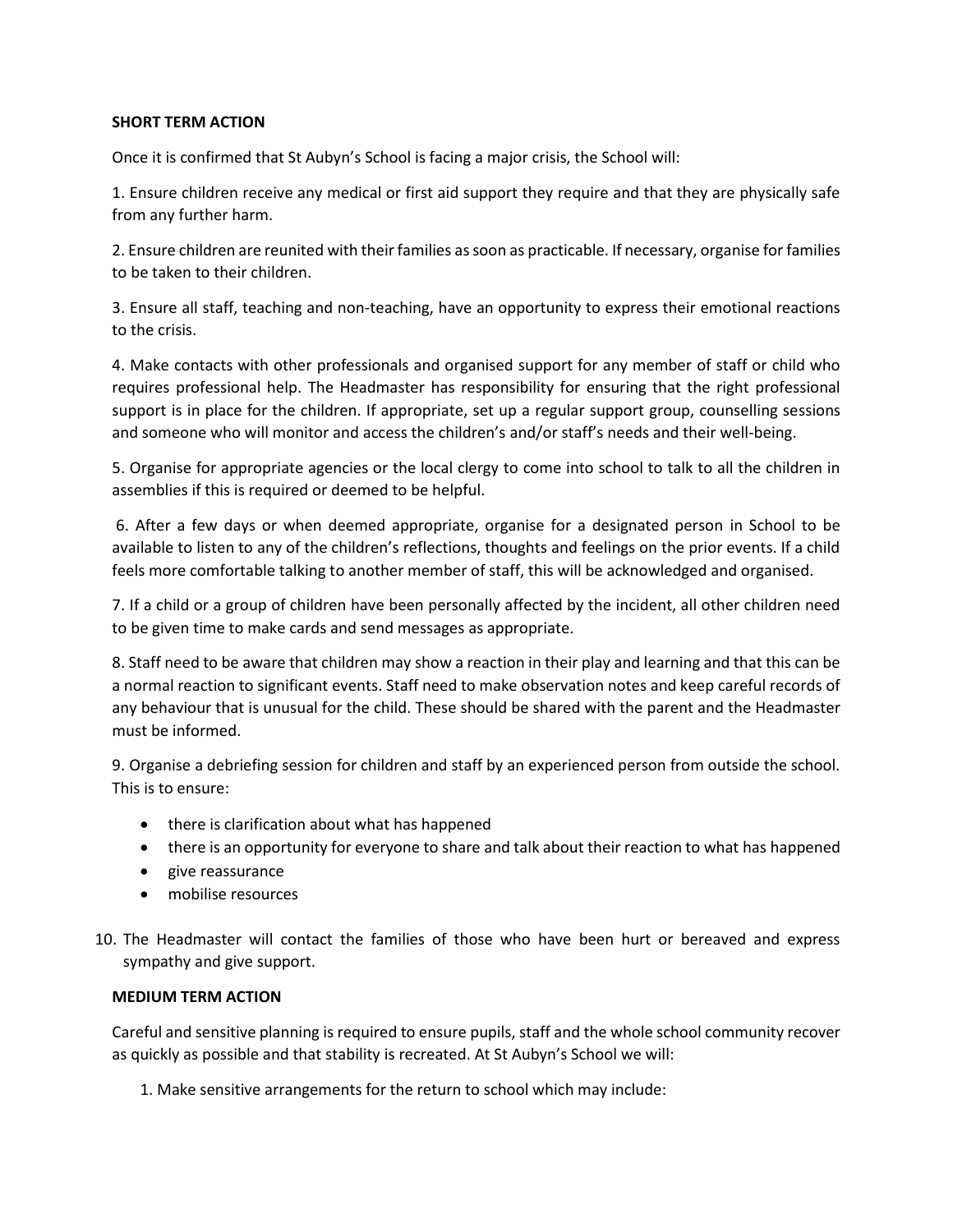- the possibility of part time or flexible attendance
- preparing re-entry into the class
- ensuring the curriculum is well thought through
- a catch up package is planned
- organising visits by the class teacher and friends to give confidence and a clear message of a support network at school
- set up 'sanctuary' arrangements for any pupil if they feel upset or become overwhelmed by the recent events

2. Arrange alternative teaching if necessary (the pupil may have difficulties concentrating or writing and this will need to be considered by staff)

3. Arrange support for affected staff. Staff may need to have their own needs met, and the Headmaster will contact any appropriate outside consultants or agencies to assist with this. Advice will always be sought from Health or Local Authority personnel.

4. Decide about attendance at funerals. This will usually be the Headmaster, the Chair of Governors and other members of staff if available.

5. A special assembly or memorial service will be planned to allow the whole school community to acknowledge the events and to ensure there is a moving on from these if this is deemed appropriate.

## **LONGER TERM ACTION**

At St Aubyn's School, we recognise that the effect of any crisis can last for many years. The following will be considered:

1. Introduce strategies to continue monitoring the most vulnerable pupils and staff. All new members of staff will be informed of the events that took place and will, additionally, have access St Aubyn's School Critical Incident Policy. New staff will additionally know how to obtain further help if this is necessary.

2. Consult and decide on whether and how to mark the anniversary of the event.

# **Curriculum planning for serious injury, death and bereavement**

# **Multi-cultural and multi-faith issues**

At St Aubyn's School, we recognise that we need to have a clear understanding of all of our pupils' backgrounds. This includes having an informed understanding of different cultural and religious attitudes to disability, disasters, death, bereavement, mourning and funerals. Such awareness of diverse views and expectations contributes towards creating a supportive ethos within the school. We aim to discuss these as part of our focus on Spiritual, Moral, Social and Cultural learning (SMSC) which is central to our curriculum.

We continue to strive to deliver a curriculum that best prepares all of our young people for situations they will face during their lives. We value any feedback from children, as well as from parents/ carers. There is always an opportunity to talk to the Headmaster if there are any issues connected with serious injury, death or bereavement which families feel the school needs to be aware of. By working together, it is